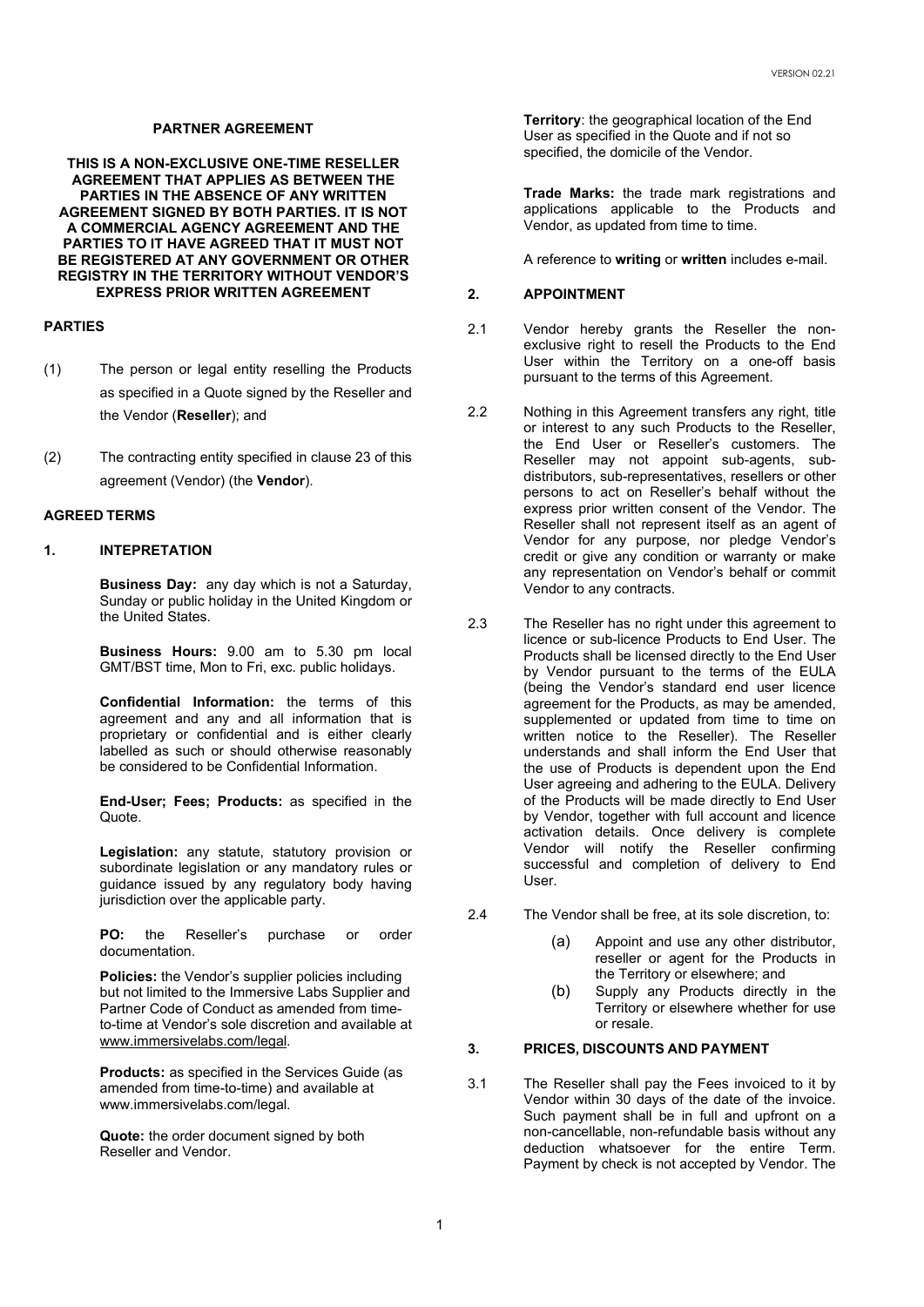Reseller shall be free to set the price for the Products for resale to End User.

- 3.2 The Reseller acknowledges that this agreement contemplates that the Vendor will not be responsible for any taxes with respect to any transactions or payments contemplated by or pursuant to this agreement. Accordingly, payments required to be made by the Reseller to the Vendor pursuant to this agreement shall be the gross amount without deduction for any taxes, including any sales tax, use tax, value added tax or non-resident withholding taxes which may be imposed on payments by the Reseller to the Vendor.
- 3.3 If the Reseller is required to deduct any withholding tax or other tax from any payment to the Vendor, then the amount payable shall be increased by such amount as is necessary to make the actual amount received (after such withholding tax and after any additional taxes on account of such additional payment) equal to the amount that would have been received had no withholding been required. In that case, the Reseller shall pay the amount required to be withheld to the applicable taxing authority and shall promptly deliver to the Vendor receipts of applicable governmental authorities showing that all taxes were properly withheld in compliance with applicable law.
- 3.4 Where Reseller is in possession of a valid Resale Certificate (USA) or similar, Reseller shall provide this to Vendor for compliance purposes.
- 3.5 Any and all expenses, costs and charges incurred by the Reseller in the performance of its obligations under this agreement shall be paid and borne by the Reseller.
- 3.6 Without prejudice to and in addition to any other rights and remedies the Vendor might have, the Reseller shall pay to the Vendor interest on any monies due to the Vendor which remain unpaid at the rate of eight per cent (8%) for the time being in force or the maximum rate permitted by law in the Territory if lower from the date such sum falls due until the date of actual payment and compounded monthly.

#### **4. RESELLER'S UNDERTAKINGS**

- 4.1 The Reseller undertakes and agrees with Vendor:
	- (a) to ensure that End User is aware of the terms and conditions of the click-through EULA and that they must accept such terms before using the Products;
	- (b) to not amend or vary the terms of the EULA without Vendor's written consent;
	- (c) to keep full and proper records showing clearly all transactions and proceedings

relating to the Products and, on reasonable notice, provide copies of such records to Vendor when requested (subject to any duty of confidentiality owed by the Reseller any third party);

- (d) to comply with the Vendor's Policies including but not limited to the Vendor's Anti-Bribery and Anti-Corruption Policy as applicable and as amended from time-totime;
- (e) that it is not (and neither are any of Reseller's group or connected companies or persons) subject to sanctions or designated on any list of prohibited and<br>restricted parties (including those restricted parties (including those maintained by the UN, US, UK, EU, EU member states or other applicable government authorities);
- $(f)$  that it shall not do anything that could bring the Vendor's brand or Products into disrepute or damage the reputation of the Vendor's brand or Products; and
	- (g) that upon learning of any matter contrary to the obligations in this clause, Reseller will immediately notify the Vendor.

# **5. SUPPLY OF PRODUCTS**

- 5.1 Vendor is entitled to vary the Services Guide, to amend the Products or to exclude from this agreement one or more of the Products upon written notice to the Reseller, provided always that Vendor shall honour POs accepted prior to such variation.
- 5.2 Vendor is entitled to withdraw supply of products to End User and terminate the relevant PO with immediate effect for non-payment of Fees in full or if End User (or any of End User's group or connected persons or entities) is or becomes subject to sanctions or is designated on any list of prohibited and restricted parties (including those maintained by the UN, US, UK, EU, EU member states or other applicable government authorities).

### **6. INTELLECTUAL PROPERTY RIGHTS**

6.1 **Intellectual Property Rights** means any and all intellectual property rights of any kind existing anywhere in the world whether or not registered and all applications, renewals and extensions of the same and whenever arising, registered or applied to be registered including, without limitation, copyright, database rights, design rights, patents, trade marks, service marks, trade names and other rights in goodwill, rights in knowhow, trade secrets and other confidential information.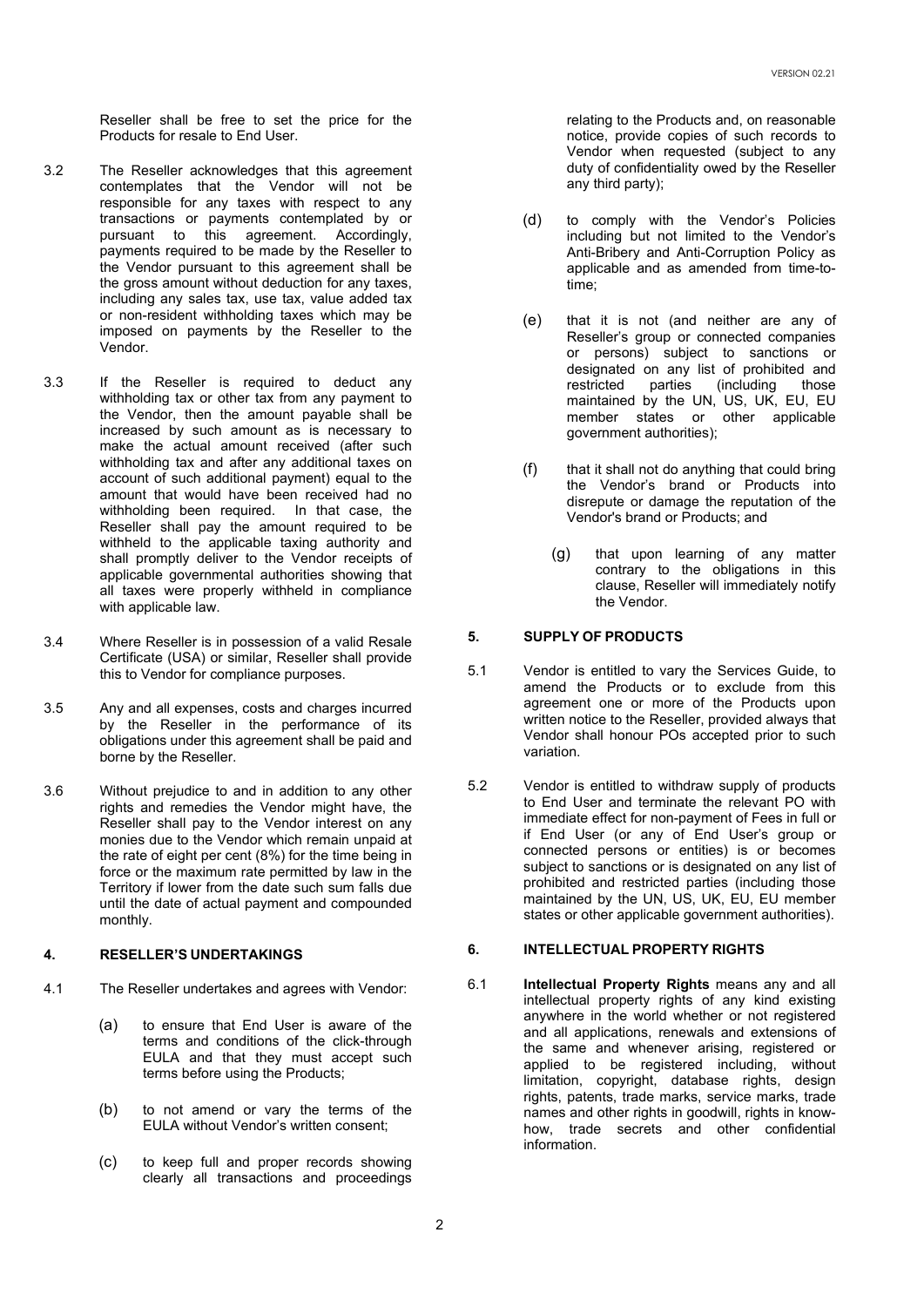- 6.2 All Intellectual Property Rights in and to the Products and the Trade Marks belong, to Vendor. Nothing in this agreement shall operate to transfer any Intellectual Property Rights in the Products or the Trade Marks to the Reseller, End User or any third party.
- 6.3 The Reseller shall not knowingly do or authorise any third party to do any act which would invalidate or be inconsistent with any Intellectual Property Rights of Vendor and shall not omit or authorise any third party to omit to do any act which, by its omission, would have that effect or character.
- 6.4 Other than the licences expressly granted under this agreement, neither party grants any licence of, right in or makes any assignment of any of its Intellectual Property Rights. In particular, except as expressly provided in this agreement, the Reseller shall have no rights in respect of any trade names or trade marks (including the Trade Marks) used by Vendor in relation to the Products or their associated goodwill, and the Reseller hereby acknowledges that all such rights and goodwill shall inure for the benefit of and are (and shall remain) vested in, Vendor.
- 6.5 The Reseller shall promptly give notice in writing to Vendor in the event that it becomes aware of:
	- (a) any infringement or suspected infringement of the Trade Marks or any other Intellectual Property Rights in or relating to the Products; and
	- (b) any claim that any Product or the manufacture, use, sale or other disposal of any Product, whether or not under the Trade Marks, infringes the rights of any third party.

### **7. CONFIDENTIALITY**

- 7.1 Each party may have access to Confidential Information of the other party under this agreement. A party's Confidential Information shall not include information that:
	- (a) is or becomes publicly known through no act or omission of the receiving party; or
	- (b) was in the other party's lawful possession prior to the disclosure; or
	- (c) is lawfully disclosed to the receiving party by a third party without restriction on disclosure; or
	- (d) is independently developed by the<br>receiving party, which independent which independent development can be shown by written evidence; or
- (e) is required to be disclosed by law, by any court of competent jurisdiction or by any regulatory or administrative body.
- 7.2 Each party shall hold the other's Confidential Information in confidence and, unless required by law and/or applicable Legislation, not make the other's Confidential Information available to any third party or use the other's Confidential Information for any purpose other than the implementation of this agreement. Each party agrees to take all reasonable steps to ensure that the other's Confidential Information to which it has access is not disclosed or distributed by its employees or agents in violation of the terms of this agreement.
- 7.3 To the extent necessary to implement the provisions of this agreement, each party may disclose Confidential Information to its employees and representatives as may be reasonably necessary or desirable, provided that before any such disclosure each party shall make those employees and representatives aware of its obligations of confidentiality under this agreement and shall at all times procure compliance by those employees and representatives with such obligations. This clause 7 shall survive termination of this agreement for any reason.

## **8. WARRANTIES AND INDEMNITIES**

- 8.1 Each party represents, warrants and undertakes that:
	- (a) it has full capacity and authority and all necessary consents to enter into and to perform this agreement, and to grant the rights and licences referred to in this agreement, and to agree to the arbitration clause, and that this agreement is its duly representative and represents a binding commitment on it; and
	- (b) it shall comply with all applicable Legislation in the performance of its obligations under this agreement.
- 8.2 The Reseller and the End User alone are responsible for determining if the Products meet their particular needs and the results obtained.
- 8.3 The Vendor warrants and represents to the Reseller that the Reseller's use of the Products and the Trade Marks as envisaged by this agreement will not infringe the Intellectual Property Rights of any third party.
- 8.4 The Vendor shall indemnify the Reseller and keep the Reseller fully and effectively indemnified on demand from and against all losses, claims, damages, costs, charges, expenses, liabilities, demands, proceedings and actions which the Reseller may sustain or incur, or which may be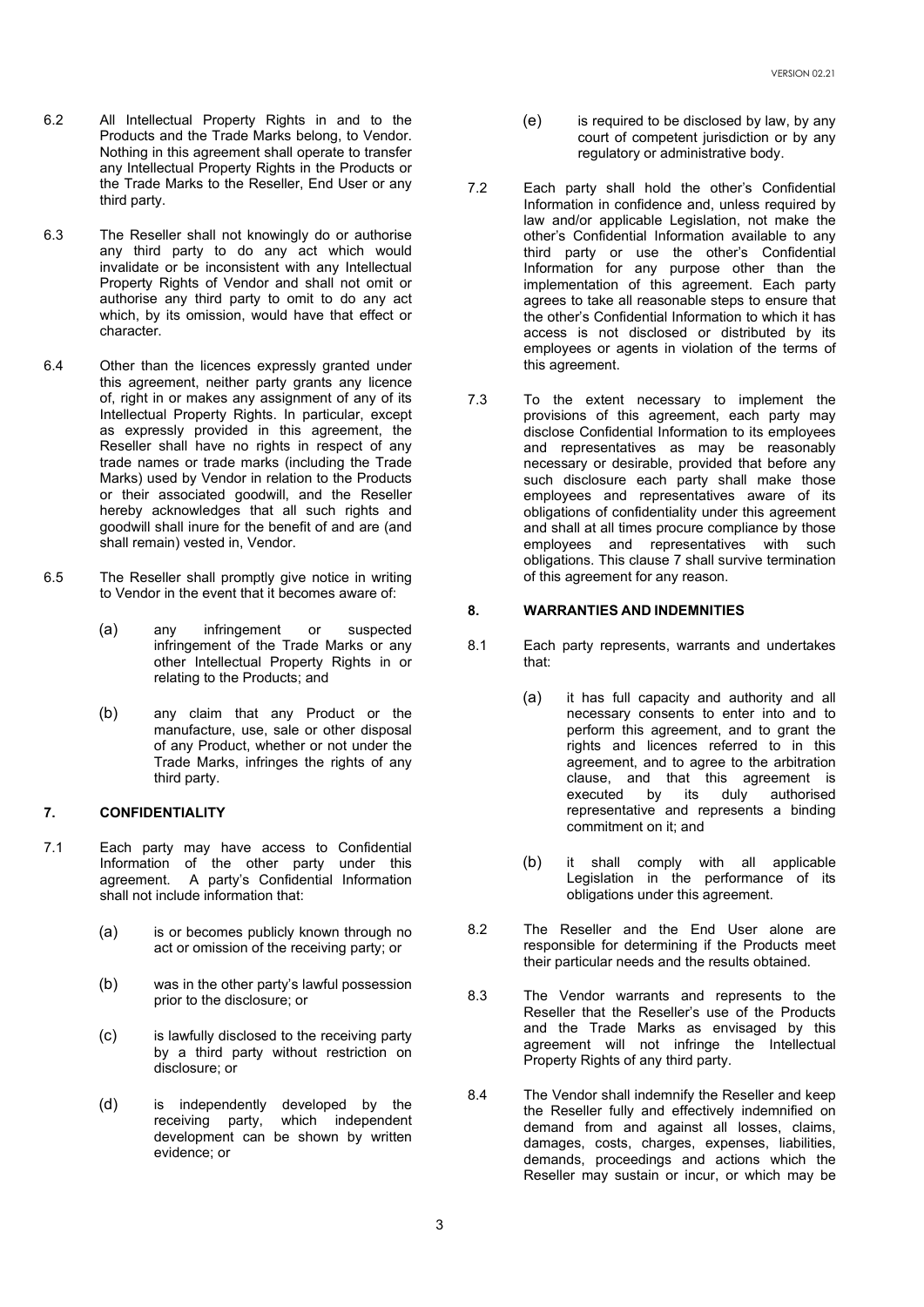brought or established against it by any person and which in any case arise out of or in relation to actual or alleged infringement of the rights of a third party by the Products, the Trade Marks or any other materials provided by the Vendor to the Reseller in connection with this agreement.

8.5 The Reseller represents and warrants that its commercial, trading or business license, is up to date and valid and undertakes to immediately renew its commercial, trading or business license on expiry.

# **9. LIMITATION OF LIABILITY**

- 9.1 Nothing in this agreement excludes the liability of either party:
	- (a) for death or personal injury caused by either part's negligence;
	- (b) for fraud or fraudulent misrepresentation; or
	- (c) for any other matter which by law liability cannot be excluded or limited.
- 9.2 Either party shall not in any circumstances be liable whether in tort (including for negligence or breach of statutory duty howsoever arising), contract, misrepresentation (whether innocent or negligent) or otherwise for:
	- (a) any special, indirect, consequential or pure economic loss, costs, damages, charges or expenses;
	- (b) loss of profits (direct or indirect);
	- (c) loss of business or revenue (direct or indirect); or
	- (d) loss or corruption of data or information.
- 9.3 The total aggregate liability in contract, tort (including without limitation negligence or breach<br>of statutory duty howsoever arising), of statutory duty howsoever arising), misrepresentation (whether innocent or negligent), restitution, indemnification or otherwise, of either party arising in connection with the performance or contemplated performance of this agreement shall in all circumstances be limited to the amount paid and payable by the Reseller to Vendor under this agreement in the 12 months preceding the date on which the claim arose except in connection with any breach of clause 6 (intellectual property), clause 7 (confidentiality), clause 11 (data protection) and clause 4.1(d) (Anti-bribery and anti-corruption) which shall be limited to £4 million.
- 9.4 Except in connection with clause 4.1(d) (Antibribery and anti-corruption), it is accepted and acknowledged that the Reseller will have no liability of any kind to Vendor for the acts or

omissions of End User, including but not limited to the End User's whole or partial failure to comply with the terms of the EULA, it being recognised that the End User is a third party to the Reseller over whom the Reseller has limited control.

#### **10. TERM AND TERMINATION**

- 10.1 This agreement shall commence on the date of final signature of the Quote or upon supply of Products to End User, which ever is earlier, and unless otherwise terminated as provided in this agreement shall continue for the Term (as defined in the Quote) after which it shall automatically terminate.
- 10.2 Without prejudice to any other rights or remedies to which the parties may be entitled, a party may terminate the agreement without liability to the other party if:
	- (a) the party gives the other party 60 days' prior notice in writing; or
	- (b) the other party commits a material breach of any of the terms of this agreement and (if such a breach is remediable) fails to remedy that breach within 30 days of being notified in writing of the breach; or
	- (c) an order is made or a resolution is passed for the winding up of the other party, or circumstances arise which entitle a court of competent jurisdiction to make a windingup order; or
	- (d) an order is made for the appointment of an administrator to manage the affairs, business and property of the other party, or documents are filed with a court of competent jurisdiction for the appointment of an administrator of the other party, or notice of intention to appoint an administrator is given by the other party or its directors or manager; or
	- (e) a receiver is appointed of any of the other party's assets or undertaking, or if circumstances arise which entitle a court of competent jurisdiction or a creditor to appoint a receiver or manager of the other party, or if any other person takes possession of or sells the other party's assets; or
	- (f) the other party makes any arrangement or composition with its creditors, or makes an application to a court of competent jurisdiction for the protection of its creditors in any way, or becomes bankrupt; or
	- (g) the other party suspends, ceases, or threatens to suspend or cease, to carry on all or a substantial part of its business; or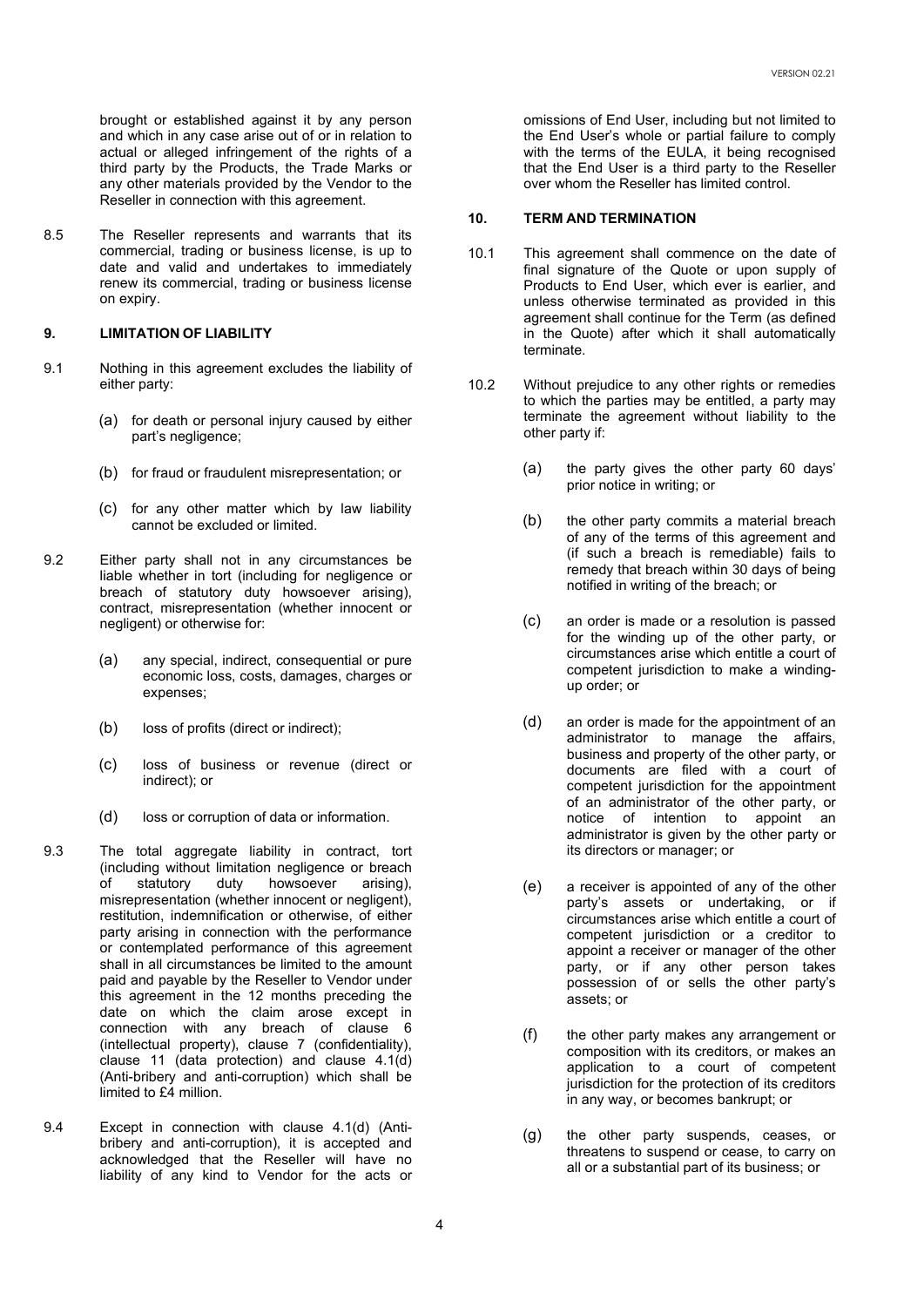- (h) the other party takes or suffers any similar or analogous action in any jurisdiction in consequence of debt; or
- (i) the other party takes steps to register the agreement at any government or other registry in the Territory without the party's express written consent first had and obtained; or
- (j) the Reseller (or any of Reseller's group) is or becomes subject to sanctions or is designated on any list of prohibited and<br>restricted parties (including those restricted parties (including those maintained by the UN, US, UK, EU, EU member states or other applicable government authorities),
- 10.3 The parties' right to termination under this agreement may be exercised without the need for a court order or further notice.

# **11. DATA PROTECTION**

- 11.1 Definitions.
	- (a) **Agreed Purposes:** the performance of the parties' respective obligations under this Agreement.
	- (b) **Controller, data controller, processor, data processor, data subject, personal data, processing and appropriate technical and organisational measures or equivalent or similar terms:** as set out in the Data Protection Legislation in force at the time.
	- (c) **Data Protection Legislation:** all legislation and regulatory requirements in force from time to time relating to the use of personal data and the privacy of electronic communications, including, without limitation (i) any data protection legislation from time to time in force in the UK including the Data Protection Act 2018 or any successor legislation, as well as (ii) the General Data Protection Regulation ((EU) 2016/679) and any other directly applicable European Union regulation relating to data protection and privacy (for so long as and to the extent that the law of the European Union has legal effect in the UK) (iii) any applicable local data protection law or regulation or relevant provisions in the local laws to which the Permitted Recipients are subject to which relate to the protection of individual's rights in their personal data and the protection of their privacy.
	- (d) **Permitted Recipients:** The parties to this agreement, the employees of each party, any third parties engaged to

perform obligations in connection with this agreement.

- (e) **Shared Personal Data**: the personal data to be shared between the parties under this agreement. Shared Personal Data shall be confined to the following categories of information relevant to the following categories of data subject: Name, e-mail address, telephone number and business address of End User, the parties and their employees.
- 11.2 **Shared Personal Data.** The provisions which follow set out the framework for the sharing of personal data between the parties as data controllers. Each party acknowledges that one party (the Data Discloser) will regularly disclose to the other party (the Data Recipient) Shared Personal Data collected by the Data Discloser for the Agreed Purposes. Each party shall:
	- (a) ensure that it has all necessary consents and notices in place to enable lawful transfer of the Shared Personal Data to the Data Recipient for the Agreed Purposes;
	- (b) give full information to any data subject whose personal data may be processed under this agreement of the nature such processing and the rights thereof, including but not limited to the rights to access, erasure and objection. This includes giving notice that, on the termination of this agreement, personal data relating to them may be retained by or, as the case may be, transferred to one or more of the Data Recipients, their successors and assigns;
	- (c) process the Shared Personal Data only for the Agreed Purposes;
	- (d) not disclose or allow access to the Shared Personal Data to anyone other than the Permitted Recipients;
	- (e) ensure that all Permitted Recipients are subject to written contractual obligations concerning the Shared Personal Data (including obligations of confidentiality) which are no less demanding than those imposed by this agreement;
	- (f) ensure that it has in place appropriate technical and organisational measures, reviewed and approved by the other party, to protect against unauthorised or unlawful processing of personal data and against accidental loss or destruction of, or damage to, personal data.
	- (g) not transfer any personal data obtained from the Data Discloser outside of the European Economic Area or the country in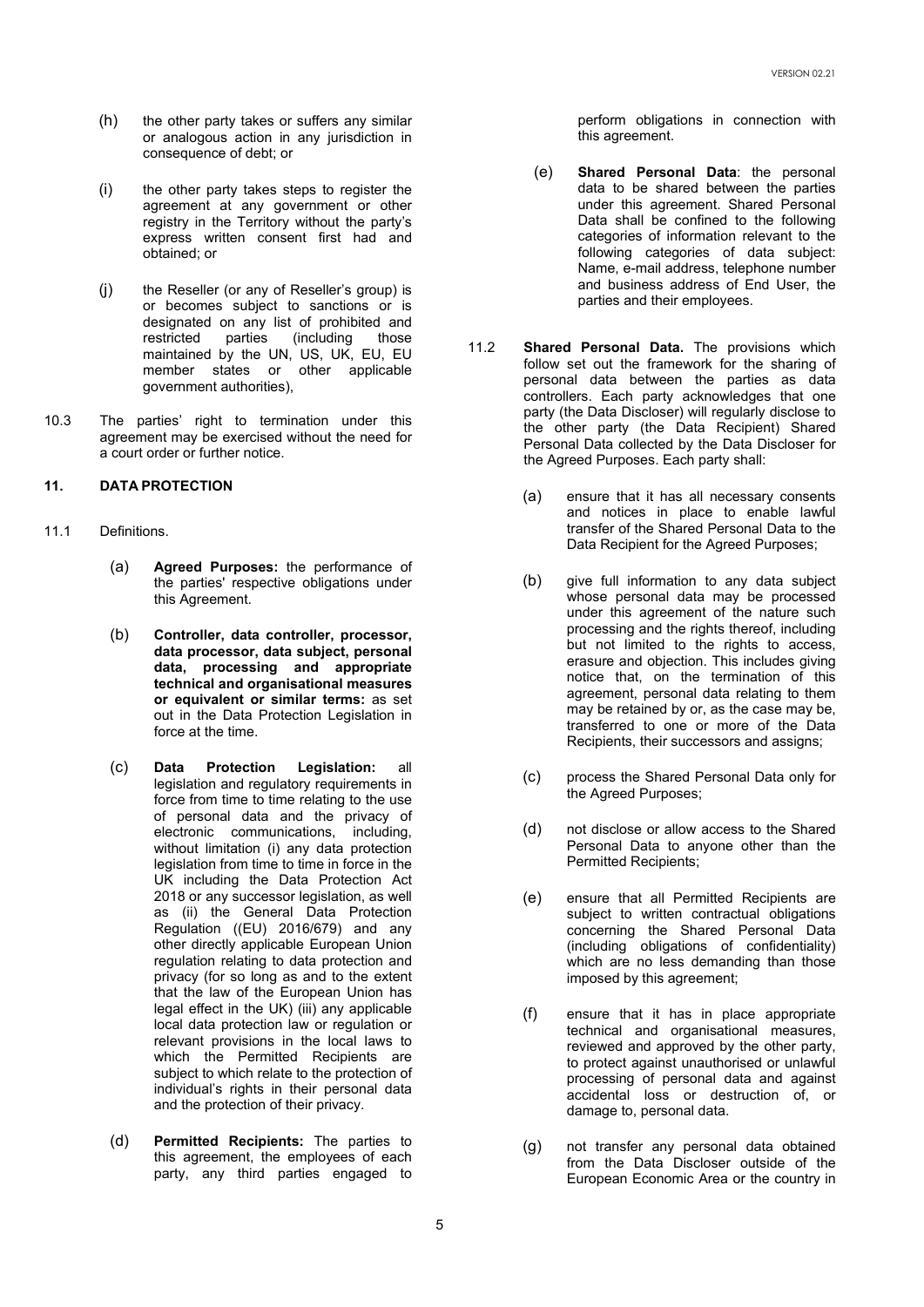which the Data Discloser is based, unless the prior written consent of the data subject has been obtained and the following conditions are fulfilled:

- (i) complies with the provisions of Articles 26 of the GDPR (in the event the third party is a joint controller) or any other applicable provision in the Data Protection Legislation; and
- (ii) the transferring party complies with its obligations under the Data Protection Legislation ensures that (i) the transfer is to a country<br>approved by the European approved Commission as providing adequate protection pursuant to Article 45 GDPR or any other applicable provision in the Data Protection Legislation; (ii) there are appropriate safeguards in place pursuant to Article 46 GDPR or any other applicable provision in the Data Protection Legislation; or (iii) one of<br>the derogations for specific derogations situations in Article 49 GDPR or any other applicable provision in the Data Protection Legislation applies to the transfer.
- 11.3 **Compliance.** Each party shall comply with the Data Protection Legislation and agrees that any material breach of the Data Protection Legislation shall, if not remedied within 30 days of written notice from the other party, give grounds to the other party to terminate this agreement with immediate effect.

# **12. ANTI-BRIBERY AND ANTI-CORRUPTION**

The Reseller shall comply with all applicable Vendor Policies, laws, statutes, regulations, and codes relating to anti-bribery and anti-corruption including but not limited to the UK Bribery Act 2010. Breach of this [Clause s](https://uk.practicallaw.thomsonreuters.com/Document/I43e1a90b1c9a11e38578f7ccc38dcbee/View/FullText.html?navigationPath=Search%2Fv1%2Fresults%2Fnavigation%2Fi0ad740110000016ea7ca5f17419182ae%3FNav%3DKNOWHOW_UK%26fragmentIdentifier%3DI43e1a90b1c9a11e38578f7ccc38dcbee%26parentRank%3D0%26startIndex%3D1%26contextData%3D%2528sc.Search%2529%26transitionType%3DSearchItem&listSource=Search&listPageSource=32d7121bc52326d66f168ac7530e812c&list=KNOWHOW_UK&rank=1&sessionScopeId=6a2b5afe0b27d8ebeda9450e771316d1df6943f49645ee4eac6dd07743a9cc53&originationContext=Search%20Result&transitionType=SearchItem&contextData=(sc.Search)&navId=698F5969F8A295BA812E2E3CB1D72D83&comp=pluk&view=hidealldraftingnotes#co_anchor_a644855)hall be deemed a material breach under clause 12.2(b).

# **13. FORCE MAJEURE**

Neither party shall in any circumstances be in breach of this agreement nor liable for delay in performing, or failure to perform, any of its obligations under this agreement if such delay or failure results from events, circumstances or causes beyond its reasonable control, including, without limitation, strikes, lock-outs or other industrial disputes (whether involving the workforce of the Reseller or any other party), failure of a utility service or transport or telecommunications network, act of God, war, riot, civil commotion, malicious damage, compliance with any law or governmental order, rule, regulation or direction, accident, breakdown of plant or machinery, fire, flood, storm or default of suppliers or sub-contractors. In such circumstances the affected party shall be entitled to a reasonable extension of the time for performing such obligations, provided that if the period of delay or non-performance continues for six months, the party not affected may terminate this agreement by giving 30 days' written notice to the other party.

# **14. WAIVER**

14.1 Any failure by any party to exercise or delay by any party in exercising its rights or remedies provided under this agreement by law does not constitute a waiver of that or any other right or remedy and does not prevent, limit or restrict the future exercise or enforceability of that or any other rights or remedies. No single or partial exercise of any right or remedy provided under this agreement or by law prevents or restricts the further exercise of that or any other right or remedy.

## **15. SEVERANCE**

15.1 If any provision of this agreement (or part of a provision) is found by any court or administrative body of competent jurisdiction to be invalid, unenforceable or illegal, the other provisions will remain in force. If any invalid, unenforceable or illegal provision would be valid, enforceable or legal if some part of it were deleted, the provision will apply with whatever modification is necessary to give effect to the commercial intention of the parties.

### **16. ENTIRE AGREEMENT**

- 16.1 This agreement constitutes the whole agreement between the parties and supersedes any previous arrangement, understanding or agreement between them relating to the subject matter of this agreement. For the avoidance of doubt, any additional or different terms appearing on any invoice, purchase order or other document, including terms and conditions in standard or preprinted documents or on Vendor's website, that are inconsistent with this agreement shall be void and have no force or effect.
- 16.2 Each party acknowledges that, in entering into this agreement and the documents referred to in it, it does not rely on any statement, representation (whether innocent or negligent), assurance or warranty (Representation) of any person (whether a party to this agreement or not) other than as expressly set out in this agreement or those documents.

# **17. AMENDMENTS**

Save as expressly provided in this agreement, no amendment or variation of this agreement shall be effective unless in writing and signed by a duly authorised representative of each of the parties to it.